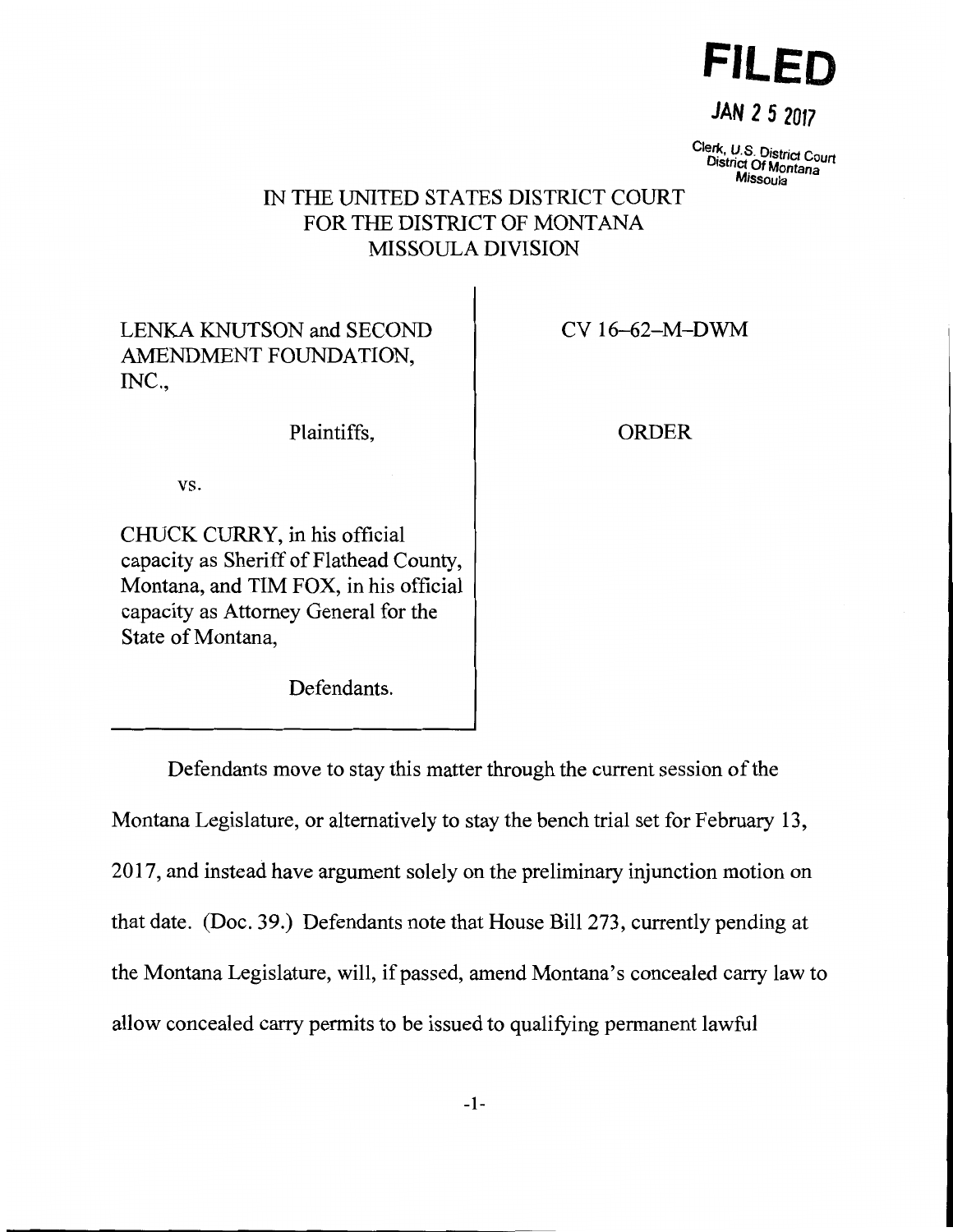residents in addition to the existing availability of such permits to qualifying citizens. (Doc. 40-1.) The amendment would presumably resolve the constitutional question at issue here. Plaintiffs do not object to a stay as long as a preliminary injunction is in place. (Doc. 41.)

"A plaintiff seeking a preliminary injunction must establish that he is likely to succeed on the merits, that he is likely to suffer irreparable harm in the absence of preliminary relief, that the balance of equities tips in his favor, and that an injunction in the public interest." *Winter v. Natural Res. Def. Council, Inc.*, 555 U.S. 7, 20 (2008). While these factors, or some of them, are close calls, the parties agree that  $(1)$  the challenged statute, as applied to Knutson, is discriminatory in effect and purpose, (2) Knutson's equal protection right is being violated with the application of the statute to her, (3) it is unfair that Knutson continue to be denied a concealed carry permit based solely on her citizenship status, and ( 4) Knutson is likely entitled to a preliminary injunction. (Doc. 41.) Taken in conjunction with Plaintiffs' brief in support, (Doc. 33), preliminary injunctive relief is appropriate with regard to Plaintiff Knutson. Concerns of federalism and the separation of powers, especially as those principles are implicated by the legislative process of the state of Montana, make a facial injunction inappropriate. *See Ashwander v. Tenn. Valley Auth.,* 297 U.S. 288, 346 (1936) ("The Court will not pass upon the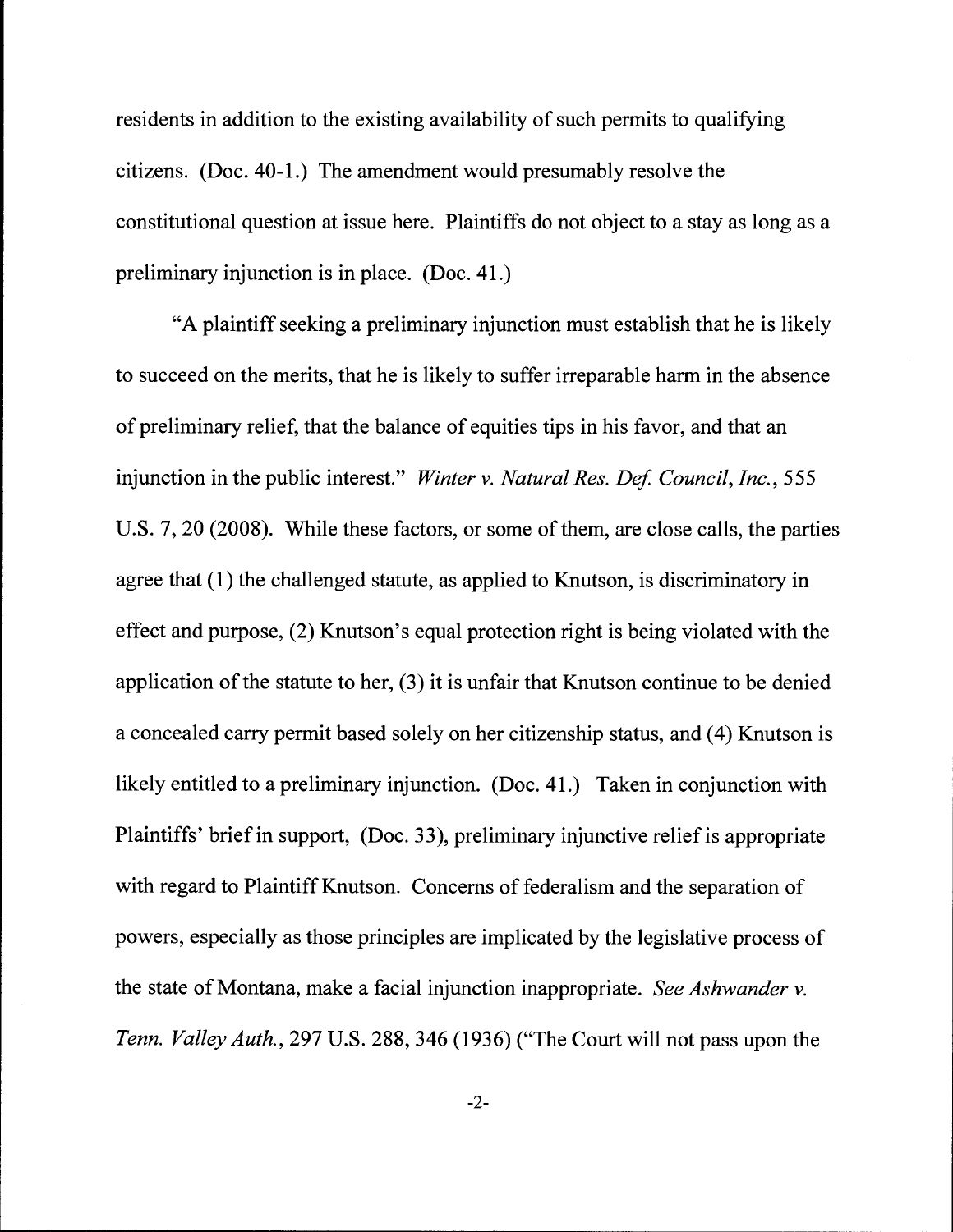constitutionality of legislation in a friendly, nonadversary, proceeding, declining because to decide such questions is legitimate only in the last resort, and as a necessity in the determination of real, earnest, and vital controversy between individuals." (Brandeis, J., concurring) (internal citation omitted)). "[A] friendly suit" is a substitute neither for the legislative process nor a vigorously argued case. *Id.* In this case, the legislative remedy acknowledges the majoritarian concerns of democratic process just as the existing law reflects that principle. The narrow question of the application of the current law to Knutson is overstated if a facial challenge to the statute is adopted.

Accordingly, IT IS ORDERED that Defendants are enjoined from enforcing the citizenship requirement of Mont. Code Ann. § 45-8-321(1) against Plaintiff Lenka Knutson.

IT IS FURTHER ORDERED that the trial in this matter set for February 13, 2017, is STAYED pending action in the 2017 Montana legislative session on House Bill 273, "An Act Revising Concealed Weapons Law; Providing that Permanent Lawful Residents Who Are Not Citizens of the United States May Apply for a Permit to Carry a Concealed Weapon; Amending Section 45-8-321, MCA; and Providing an Immediate Effective Date."

IT IS FURTHER ORDERED that the parties shall provide a status report

-3-